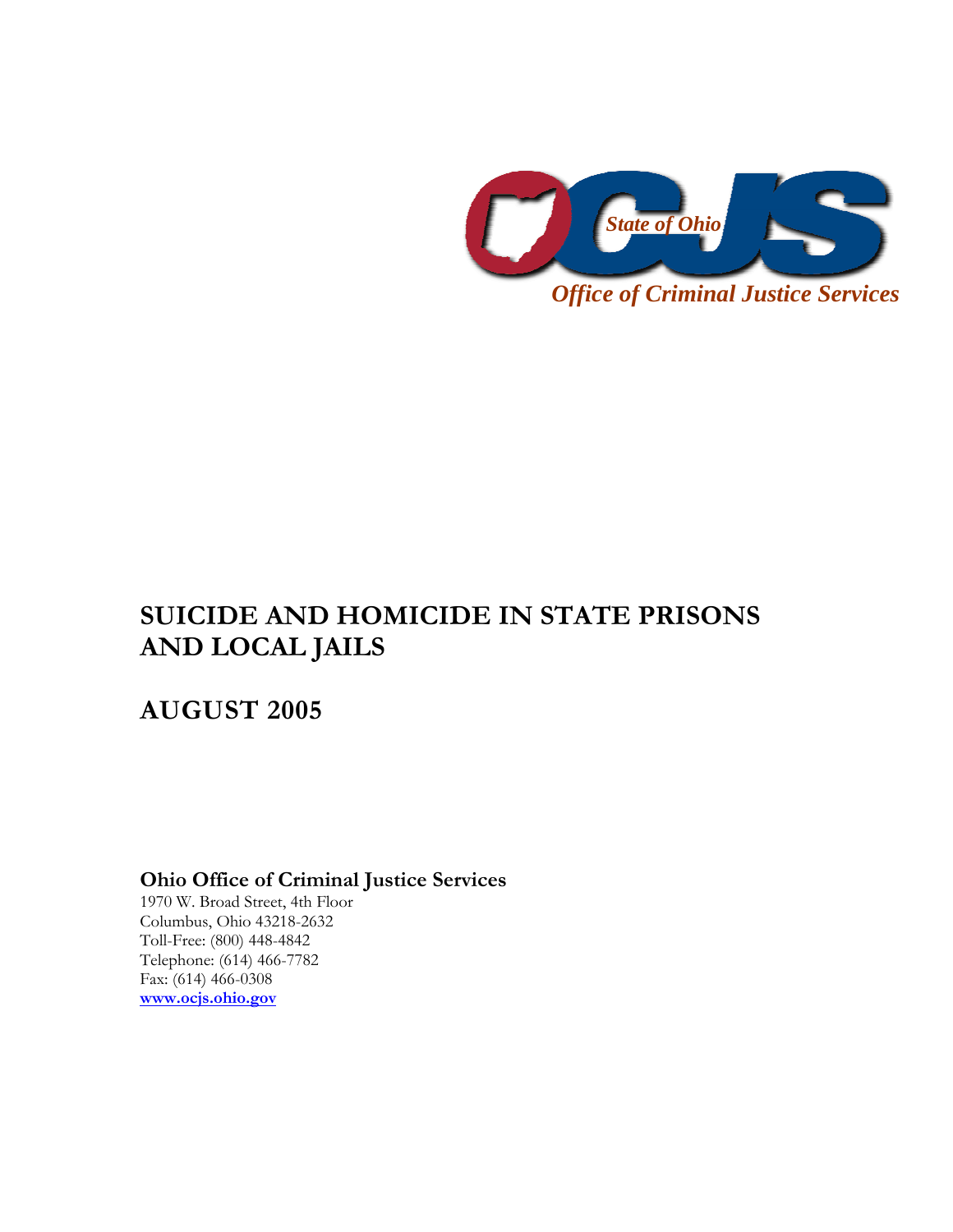#### **SUICIDE AND HOMICIDE IN STATE PRISONS AND LOCAL JAILS**

In August 2005, the Bureau of Justice Statistics issued the special report, "Suicide and Homicide in State Prisons and Local Jails." This report is the first of a series based on data collected from the Deaths in Custody Reporting Form. Data collection follows the implementation of the Death in Custody Reporting Act (DICRA) of 2000, which was begun to assess the frequency and scope of its data on inmate mortality — from deaths occurring in the process of arrest, through deaths occurring during incarceration. Each state receiving funding from the Violent Offender Incarceration and Truth-in-Sentencing (VOI/TIS) incentive grant program is required to submit DICRA data.

Data used in the report covers the years 2000-2002 (state prison data covers the period 2001- 2002), and highlights inmate and facility characteristics related to high risks of suicide and homicide. The following data and graphics come from this BJS report.

#### **Suicides in jails**

- Jail suicide rates have dropped sharply from 129 per 100,000 inmates in 1983 to 47 per 100,000 in 2002.
	- o 32 percent of jail deaths in 2002 were due to suicides, as compared to 1983 when the majority (56 percent) of jail deaths were due to suicides.
- Rates of suicide were closely related to jail size the smallest facilities reported the highest suicide rates per 100,000 inmates

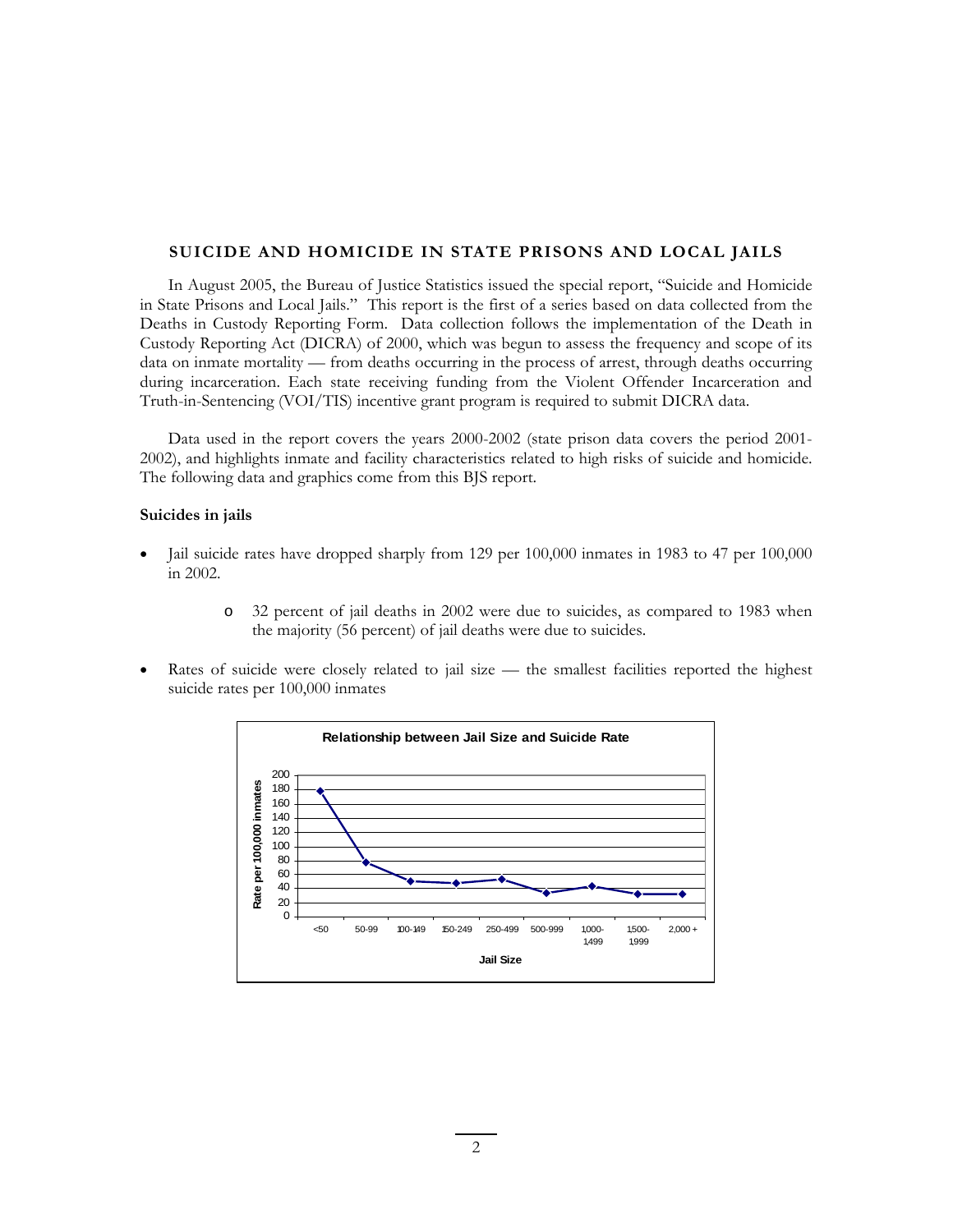- Forty-eight percent of all jail suicides took place during the inmate's first week following admission.
- Eighty percent of jail suicides took place within the inmates cell/room. Time of day when suicides occurred showed no specific patterns.
- Demographics: In jails, suicide rates are highest for whites and males. An increase in age is also related to an increase in suicide rate, with the exception of those under age 18, who have the highest suicide rate in local jails.
- The suicide rate of violent jail inmates (92 per 100,000) was nearly triple that of nonviolent offenders (31 per 100,000).

## **Suicide in prisons**

- Prison suicide rates have dropped sharply, from 34 per 100,000 in 1980 to 16 per 100,000 in 1990, and have since remained stable.
- In Ohio, there were a total of 229 prisoner deaths from 2001-2002; eight of these were suicides.
	- o Ohio's annual suicide rate was nine per 100,000, compared to 14 per 100,000 for the U.S.
- In prison, suicides were not as concentrated around admission. Seven percent took place within the first month, and 65 percent took place after the first year of confinement.
- Eighty-seven percent of prison suicides took place within the inmates cell/room. No specific patterns were seen regarding time of day when prison suicides took place.
- Demographics: Prison suicide rates were similar for males and females. Suicide rates were similar across all age groups (ranging from 13-14 suicides per 100,000 inmates) except for those exceedingly few prisoners under age 18 (52 suicides per 100,000 inmates). White inmates had the highest suicide rate of all state prisoners.
- In prison, violent offenders were more than twice as likely to commit suicide as nonviolent offenders (19 per 100,000 vs. 9 per 100,000). Note that these rates are much lower than jail suicide rates.

### **Homicides in jails**

- Jail homicides are very infrequent. Jail homicide rates declined slightly, from five per 100,000 in 1983 to three per 100,000 in 2002.
- White, Black, and Hispanic inmates were equally as likely to be victims of jail homicide.
- Violent offenders were the most likely type of offender to be killed in local jail.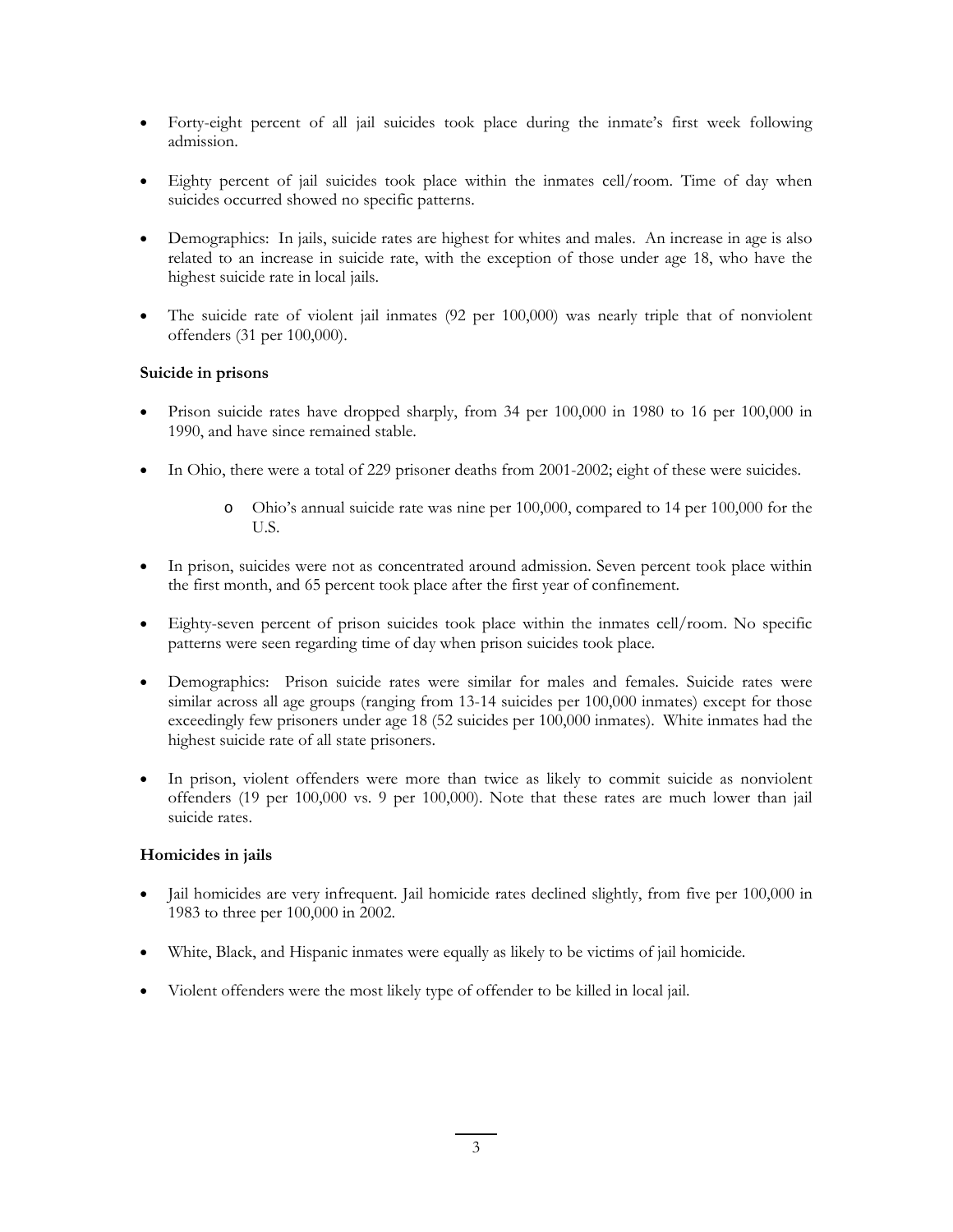#### **Homicides in prisons**

- Prison homicide rates declined sharply from 54 per 100,000 in 1980 to four per 100,000 in 2002. This represents a decrease in prison homicide of more than 92 percent.
- In Ohio, there were a total of 229 prisoner deaths from 2001-2002; two of these were homicides.
	- o Ohio's annual homicide rate was two per 100,000, compared to four per 100,000 for the U.S.
- Homicide rates were less than 10 per 100,000 across all racial/ethnic groups, but were highest for Hispanics (seven per 100,000 inmates), followed by White inmates (five per 100,000) and Black inmates (two per 100,000).
- There was no relationship between homicide rate and age.
- The homicide rate varied little across offense type, with the exception of arsonists (16 homicides per 100,000), kidnapers (15 per 100,000), and probation/parole violators (12 per 100,000).
- The median time served in state prison by inmate homicide victims was 44 months.
- Sixty-one percent of state prison homicides took place in prisoners' cells/rooms. Twenty-nine percent of prison homicides took place in common areas within prisons, such as cafeterias, libraries, workshops, and recreational yards. Prison homicides were more than three times as likely to occur in the morning than between midnight and 6 AM.

#### **Deaths in prison due to other causes**

• Overall, relatively few deaths in prison were due to suicides and homicides. The majority were due to illness and natural causes

| Year | <b>All causes</b> | Illness/natural<br>causes | <b>AIDS</b> | Suicide | Homicide |
|------|-------------------|---------------------------|-------------|---------|----------|
| 2002 | 246               | 198                       | 20          | 14      | 4        |
| 1995 | 308               | 165                       | 100         | 16      | O        |

State prison inmate mortality rate, per 100,000 inmates.